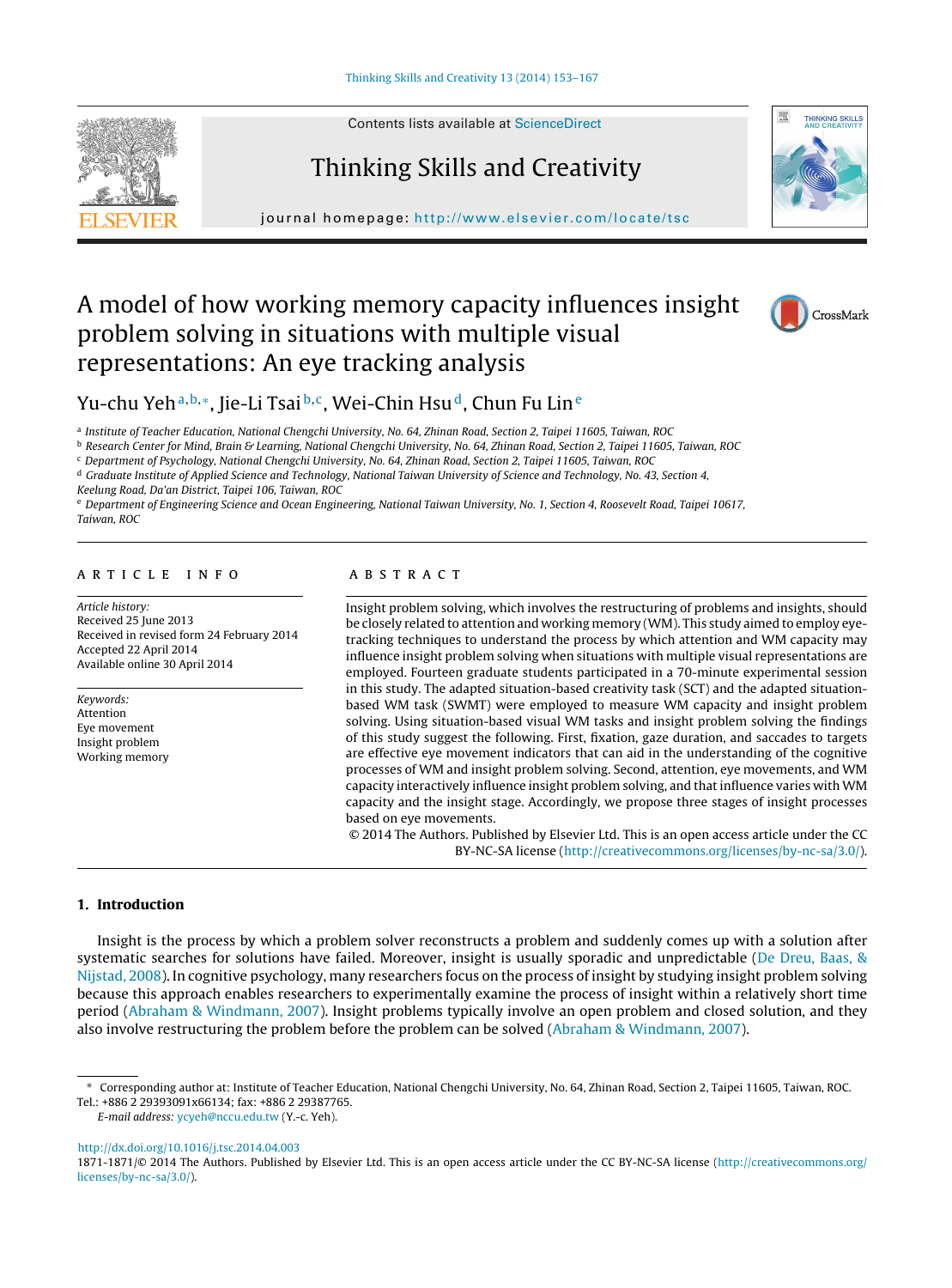Working memory (WM) is considered an online cognitive process through which the learner acquires and processes new information to solve the encountered problem ([Baddeley](#page--1-0) [&](#page--1-0) [Logie,](#page--1-0) [1999;](#page--1-0) [Cowan,](#page--1-0) [1999\).](#page--1-0) WM capacity is also considered as a prerequisite for cognitive flexibility, strategic planning, and the speed with which information is transferred to long-term memory ([Baddeley,](#page--1-0) [2000;](#page--1-0) [Cowan,](#page--1-0) [2010;](#page--1-0) [Dietrich,](#page--1-0) [2004\).](#page--1-0) WM also allows one to hold in mind knowledge that is relevant to solving a particular problem [\(Dietrich,](#page--1-0) [2004\).](#page--1-0) Study findings have suggested that WM span is related to the ability to solve difficult problems ([Song,](#page--1-0) [He,](#page--1-0) [&](#page--1-0) [Kong,](#page--1-0) [2011\)](#page--1-0) and that WM capacity benefits creative insight because it enables the individual to maintain focused attention on the task and prevents undesirable mind wandering ([De](#page--1-0) [Dreu,](#page--1-0) [Nijstad,](#page--1-0) [Baas,](#page--1-0) [Wolsink,](#page--1-0) [&](#page--1-0) [Roskes,](#page--1-0) [2012\).](#page--1-0) Thus, WM capacity should have a strong influence on insight problem solving. Previous related studies, however, have seldom measured WM and insight problem solving using tasks that share similar but complex contexts in which multiple visual objects are presented (i.e., few studies have measured WM that required some combination of instruments and then measured how participants employed these instrument combinations to solve subsequent insight problems in which more than 10 objects were presented). Will the relationship between WM and insight problem solving be different in such a complex situation? This study seeks to answer that question.

Moreover, although a few studies have investigated the relationship between WM and insight problem solving, few researchers have examined the process by which WM influences insight problem solving using eye movements. Numerous researchers since the 1970s have developed methods of recording eye movements to further the understanding of cognitive processes during learning. Specifically, eye tracking has been useful in revealing the on-line process of diagram-based problem solving ([Grant](#page--1-0) [&](#page--1-0) [Spivey,](#page--1-0) [2003\).](#page--1-0) Recently, eye tracking has also been applied to further understanding how learners interact with multiple representations and how their attention to different representations influences learning ([van](#page--1-0) [Gog](#page--1-0)  $\&$  $\&$ [Scheiter,](#page--1-0) [2010\).](#page--1-0)

Based on the merits of the eye tracking technology, this study sought to use eye movement data to understand the process by which WM capacity influences insight problem solving that involves the employment of multiple visual representations. We simultaneously investigated whether individuals with different WM capacities and insight problem solving abilities would show different eye movement patterns, by which a model that depicts the relationship between WM capacity, eye movements, and insight problem solving would be proposed.

#### **2. Definitions and theories of WM and insight problem solving**

#### 2.1. WM

According to [Baddeley's](#page--1-0) [\(2003\)](#page--1-0) multicomponent model of WM, WM is composed of the following four subcomponents: (1) the central executive, which is an attention-controlling system that is responsible for directing attention to relevant information, suppressing irrelevant information, and coordinating two slave systems, i.e., the phonological loop and the visuospatial sketch pad; (2) the phonological loop, which consists of a phonological store that can hold memory traces for a few seconds and an articulatory rehearsal process that is analogous to subvocal speech; (3) the visuospatial sketch pad, which handles visual images and spatial information; and (4) the episodic buffer, which is a limited-capacity store that binds information together to form integrated episodes that is assumed to be under the attentional control of the executive.

The other commonly cited WM theory is [Cowan's](#page--1-0) [\(1999\)](#page--1-0) embedded-process model. This model assumes that WM is a part of long-term memory and that the memory system is operated via the interactions between attentional and memory mechanisms. In addition, WM is organized into two embedded levels ([Cowan,](#page--1-0) [1999\).](#page--1-0) The first level consists of activated long-term memory representations. Information in the memory system can be held in activated or non-activated states; when in non-activated states, these elements represent long-term memory (LTM). The second level is the focus of attention. Attentional resources are used to retrieve information from LTM in to meet current needs. Moreover, activated units can arise from multi-modal sensory input and semantic and episodic information from LTM. Though these representations may or may not be in conscious awareness, they are readily accessible for use when necessary. A portion of these items can further become the focus of attention ([Cowan,](#page--1-0) [2010\).](#page--1-0) Cowan also suggested that deliberate actions are based on the contents of the focus of attention. Accordingly, WM is used to indicate a functional level at which activated memory, the focus of attention, and central executive processes work together to keep items in mind and thus address various cognitive tasks.

#### 2.2. Insight problem solving

[Wakefield](#page--1-0) [\(1989\)](#page--1-0) defined four types of problems:(1) closed problems with open solutions;(2) open problems with closed solutions; (3) open problems with open solutions; and (4) closed problem with closed solutions. In an open problem, the valid solution path is not clearly defined; the solver needs to discover it. Conversely, in a closed problem, the information presented is quite clear and logically entails the solution. Of these types of problems, "open problems with closed solutions" are the classic insight problems. Insight tasks typically require a mental restructuring of problem information that leads to a sudden understanding of the solution to the problem ([Bowden,](#page--1-0) [Jung-Beeman,](#page--1-0) [Fleck,](#page--1-0) [&](#page--1-0) [Kounios,](#page--1-0) [2005;](#page--1-0) [De](#page--1-0) [Dreu](#page--1-0) et [al.,](#page--1-0) [2008\).](#page--1-0) [Pretz,](#page--1-0) [Naples,](#page--1-0) [and](#page--1-0) [Sternberg](#page--1-0) [\(2003\)](#page--1-0) also proposed that problems can be divided into two categories: well- and ill-defined. In a well-defined problem, the problem is presented with the expectation that the current state, goal state, and operators will be sufficient to allow steady progress toward the goal. In an ill-defined problem, uncertainty exists not only in whether the goal will be reached but also in how to conceive the current state, goal state, and operators. Moreover, an ill-defined